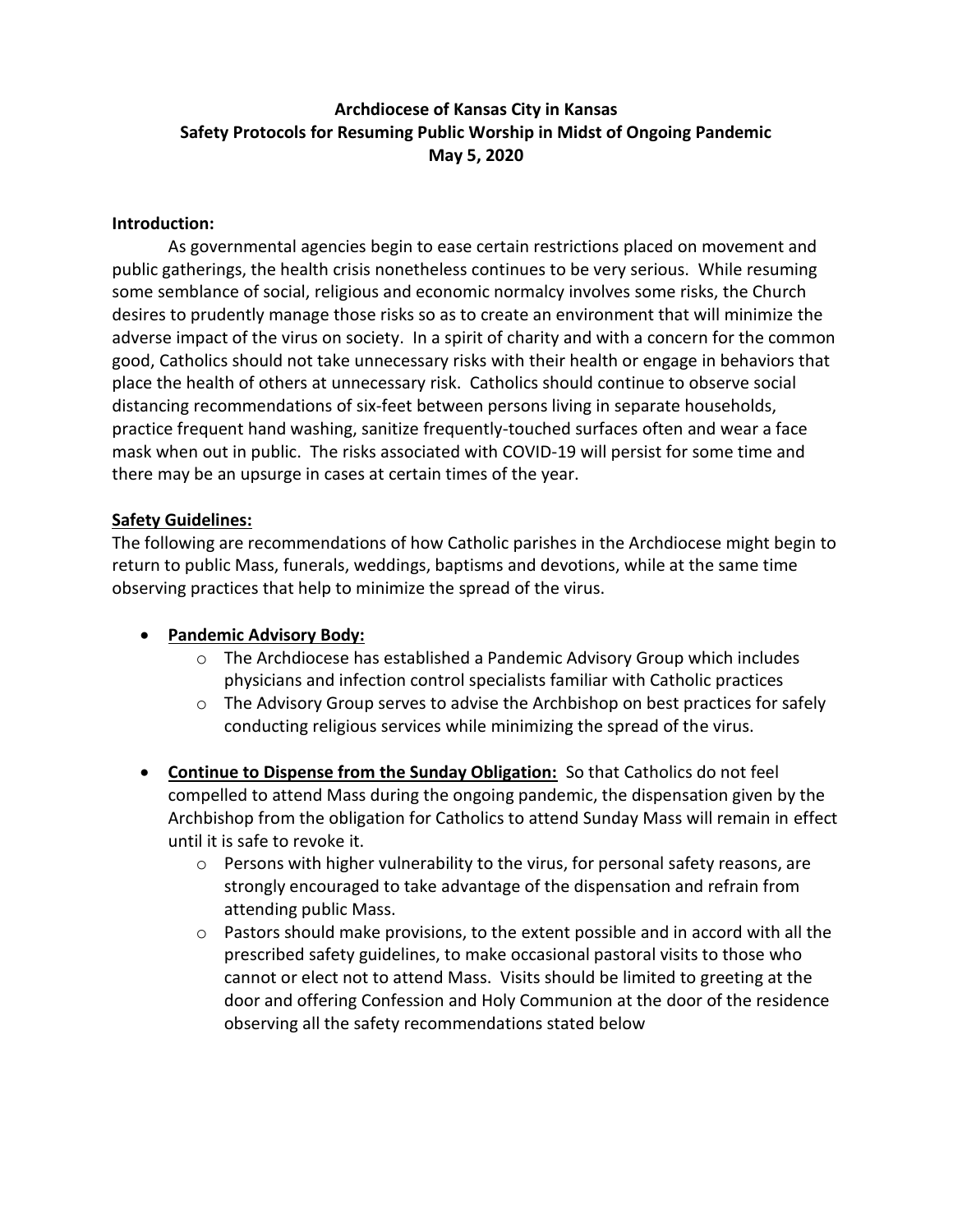- **Those Who Have Symptoms:** Out of charity and concern for the welfare of others, anyone with any kind of acute symptoms, a fever or recent exposure to an infected person should not attend religious services.
- **Limit Density at Gatherings:** Local governments may impose phased-in density restrictions for gatherings. Public worship gatherings should observe the following density restrictions:
	- $\circ$  Parishioners should be encouraged to attend Mass at the parish in which they are registered or which they normally attend. Parish "hopping" should be avoided
	- $\circ$  Adhere to density restrictions imposed by local or state public health orders and if those orders are not specific, comply with the parameters listed in this section
	- o Except for those who live in the same house, individuals must observe a minimum of six-foot spacing from other individuals or household groups and comply with the overall population density permitted by local health orders.
	- o Only every third row of pews should be occupied to ensure safe distances
	- $\circ$  Lines for Holy Communion should observe six-foot distances as the line progresses, this may require only one line for Holy Communion with no side by side standing
	- $\circ$  Entry and departure from the worship space should use as many doors as possible and be staged to avoid congestion at doors
	- o Entry and exit doors should be propped open to avoid the need for attendees to touch the door
	- $\circ$  Each pastor should determine how best to invite or allow limited numbers to participate at each Mass. Online signup, use of alphabetized lists or other options to prevent attempts to attend Mass beyond the permitted numbers and to avoid crowds waiting to gain entry to the church.
	- o Based on local governmental density restrictions, the Archdiocese will provide parishes with examples of how to calculate the proper congregant density in a worship space, if needed. Generally, to allow the proper distancing required, church attendance should be limited to 25% of the maximum seating capacity of the church or worship space.
- **Video Tutorials:**
	- $\circ$  The Archdiocese will provide video tutorials on how to properly arrive at church, sanitize hands, observe the prescribed social distancing, use face masks, approach for Holy Communion, etc.
	- $\circ$  Pastors should link to these videos from their parish websites and encourage parishioners to study the videos in preparation for returning to church.
- **Behaviors of Those Attending:** Those who attend Masses and other religious services in parish churches should observe the following:
	- $\circ$  Observe the six-foot minimum distancing requirements described above
	- o Purify hands with sanitizer before entering the church and as they exit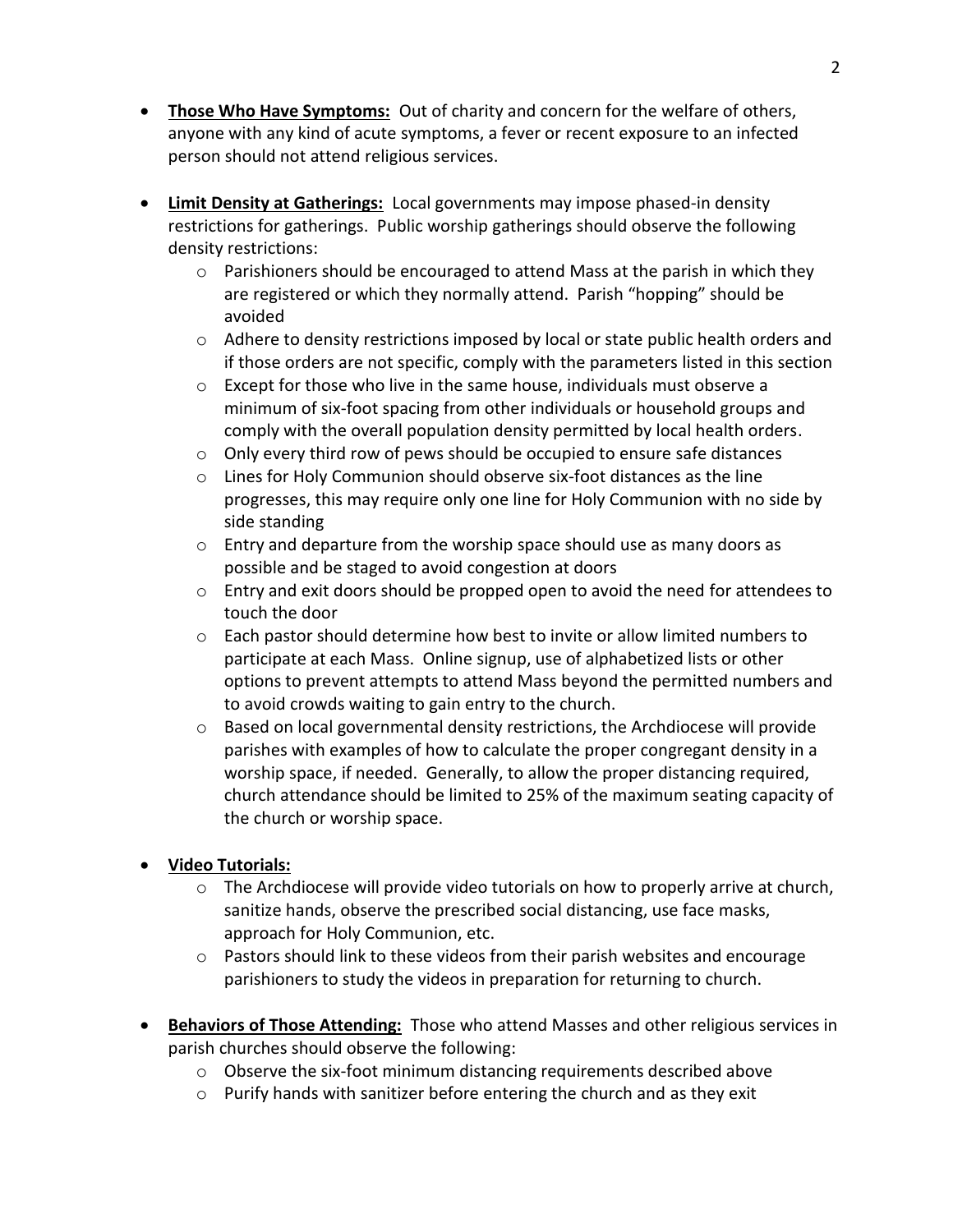- o Wear a mask, covering the mouth and nose, prior to entering the church until after leaving the church
- $\circ$  Avoid shaking hands, hugging or other close contact with individuals who are not members of one's household
- $\circ$  Catholics throughout the Archdiocese should watch the tutorial videos provided on the Archdiocesan and parish websites pertaining to hand sanitation practices, social distancing practices and safe way to approach Holy Communion, etc.
- $\circ$  For those opting to receive Holy Communion, approach the minister only one pew at a time, always observing six-foot minimum distancing between individuals who are not members of the same household and observing the mask usage practices described in the tutorials
- o Congregational singing should be suspended to limit droplet dispersion
- **Liturgical Practices to be Observed by Ministers and Pastors:** The following practices should be employed by ministers and pastors.
	- o Limit duration of Sunday Masses to 45 minutes to limit exposure time between persons
	- o Ensure effective air circulation via HVAC system or by opening windows
	- o Discontinue use of shared hymnals or prayer books in the church
	- $\circ$  Continue to refrain from placement of holy water in stoups or entry fonts
	- $\circ$  Continue to prohibit passing of the collection plate, providing instead a basket at entrances for attendees to drop offerings
	- $\circ$  The practice of the offertory procession should continue to be suspended and the elements of bread and wine should be covered with a purificator or pall while on the altar
	- $\circ$  Distribution of the Sacred Host should be carefully "dropped" into the cupped hand of the communicant, avoiding skin to skin contact between minister and communicant
	- o Given the varying opinions within the medical and scientific community regarding transmission of the virus, we do not encourage reception of Holy Communion on the tongue at this time. However, for those wishing to receive Holy Communion on the tongue, there should be a designated minister or extraordinary minister assigned exclusively for this option at a particular station. This minister or extraordinary minister must sanitize his or her hands between communicants.
	- $\circ$  Continue to prohibit the reception of Holy Communion from the chalice (except for the priest)
	- $\circ$  Pastors should keep the number of Mass servers and other liturgical ministers to the minimum required to effectively celebrate the Liturgy
	- o Music ministry should be limited to a cantor and accompanist. Congregational singing should be suspended until further notice
	- o Music should be minimal enough to meet the time parameters for Mass
	- $\circ$  Pews and commonly touched surfaces must be sanitized between services
	- o Ensure proper sanitizing of sacred vessels after each service